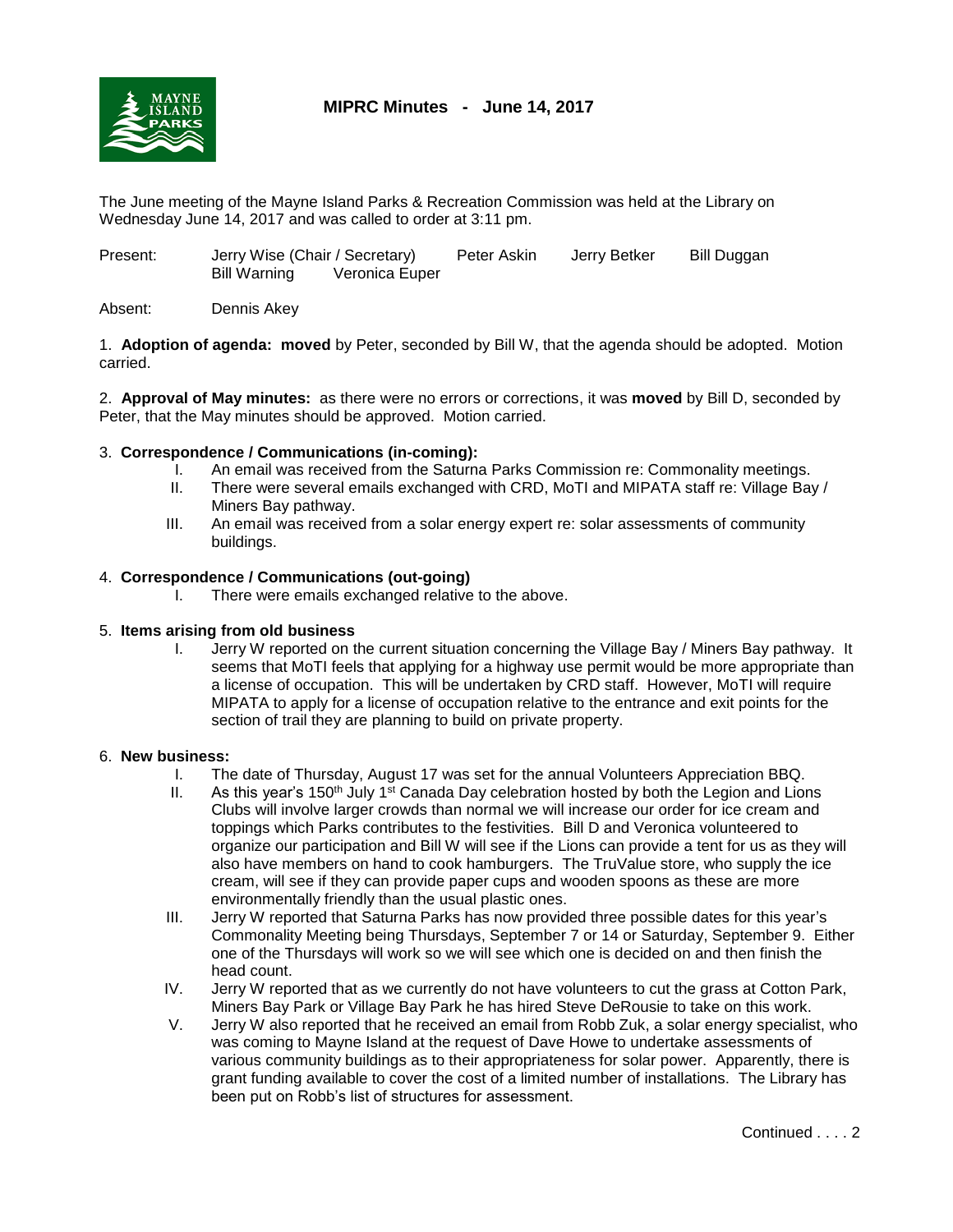- VI. Bill W reported that wood carver Lance Shook has advised he is willing to donate his time and expertise to provide a carving of Don Slinn to be placed at the Chu-an trail viewpoint. This is very fitting as the Slinn family donated the land for the trail. Peter will get in touch with Lance and co-ordinate the installation.
- VII. Bill W reported that when the Lions crew was constructing the Peter Henche designed concrete base for the new flag pole array at Miners Bay Park the back-hoe equipment accidently destroyed a young maple tree. This will be replaced in the fall. He also mentioned that the Lions will be placing a bronze plaque on the new base explaining that it was put in place to commemorate Canada's 150<sup>th</sup> birthday. He will get in touch with Len Epp who knows of a company that can cast the plaque.

7. **Treasurer's report:** Jerry W presented his report for the period May 11 to June 14 2017. There were several items that he commented on. First, he reported the garden supplies and washroom painting at the Library had totalled approximately \$1,300 and second, the residents fronting Village Bay beach had not yet approached him for funding for seaweed removal. Third, he updated the meeting concerning the demolition project at Cotton Park. The remediation crew is scheduled to start work on Monday, June 19 and also, as the rainwater storage tanks are half-buried in the ground, a decision has been made to leave them in their current location with the demolition contract amount unchanged. He then talked about the very good news in that the donor of the Cotton Park property had increased his second cash donation to \$60,000 which, when added to his initial donation, more than covers the demolition contract. He has requested two undertakings and so it was **moved** by Peter, seconded by Bill D, that if his donations are indeed in excess of the total demolition cost the surplus funds will be spent on improvements and / or maintenance of Cotton Park or we will seek his approval of how the funds will be spent and second, if the demolition cost exceeds his donations the cost overruns will be covered by other sources of financing. Motion carried. It was then **moved** by Bill W, seconded by Veronica, that the Treasurers report should be accepted as presented. Motion carried.

### 8. **Park Reports:**

- I. Dinner Bay Park report from Jerry B unfortunately it has been a month of horrors. The large, multi-trunk maple tree beside the tractor storage shed has suffered a major split in one of its trunks with half of it falling to the ground. As there are two solid trees growing from the base a decision has been made to leave them intact but have the rest of the tree trunks removed that are dangerous and growing out of the rotted base. Most of the base will also be removed. After several attempts to fix the mower head on the large diesel tractor it was decided to rework the mower drive box and have some parts machined and welded. This seems to have solved the problem. One of the Disc Golf enthusiasts has volunteered to try and find some parts that are needed to fix the small tractor moved from Miners Bay Park. In the meantime, the Japanese Garden tractor can be used to mow the smaller areas of the Park. The wood carver, Lance Shook, has also volunteered to create a sign for the proposed Disc Golf notice board.
- II. Japanese Garden report from Bill W the garden looks spectacular and there was a large crowd on hand for the commemoration of the bronze plaque for Tosh Sato. The donations received to support the Garden continue to be very generous. One of the volunteers has developed an innovative method to control weeds in the pond which is working very well.
- III. Miner's Bay Park report from Bill D the grass looks great and the rain gutters around the Library roof are scheduled to be cleaned. The Park continues to see use by various groups including the Conservancy's May Day festivities and the OOPS kayakers from Portland.
- IV. Henderson Park / Trails Network report from Peter the Vulture Ridge trail has been groomed and other patrols have been completed. As there is a good supply of hiking and walking brochures still on hand a decision has been made to delay producing new ones. Peter will attend the upcoming MIPATA open house. It was **moved** by Peter, seconded by Bill W, to rename the Chu-an trail viewpoint the Don Slinn viewpoint. Motion carried.
- V. Village Bay Park report from Jerry W the grass is looking good and while the beach is not part of the Park, the resident's seaweed removal program has not yet commenced which adds a distinctly outdoorsy odor to the ambiance of the Park.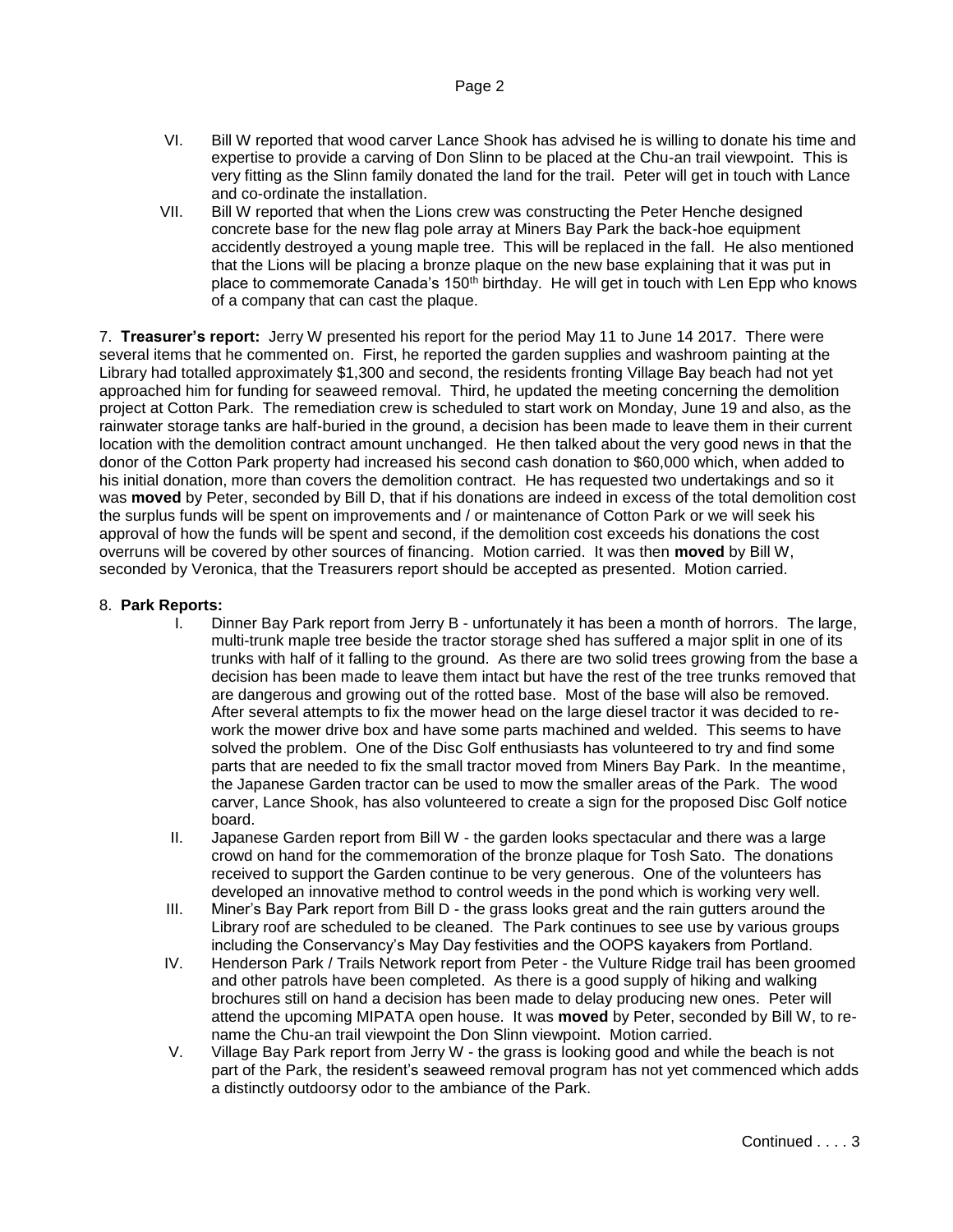#### Page 3

Veronica left the meeting at 4:30 pm in order to catch her ferry.

VI. Cotton Park report from Jerry W and Peter - the permit from Island Health to construct the vault toilet has now been issued. Construction will be spearheaded by Bill W and Bryan Westby. The new wood sign has been installed and looks great. Dennis is planning to build an appropriate roof over it. There was a small but enthusiastic crowd for the May 13 nature walk and during the walk, and as a demonstration, one of the Conservancy's staff members undertook a tree bore which indicated this particular tree was approximately 140 years old. All the debris has now been burned and a pile of non-combustible material has been disposed of. The residence demolition permit has been issued and the formal demolition contract between the CRD and Don Mann Excavating has been executed. Additionally, the permit allowing disposal of the building's hazardous materials has been signed by the CRD.

9. **Adjourn: moved** by Jerry B, seconded by Bill D, to adjourn the meeting at 4:41 pm. Motion carried. Our next meeting will be held on July 12 at 3:10 pm at the Library.